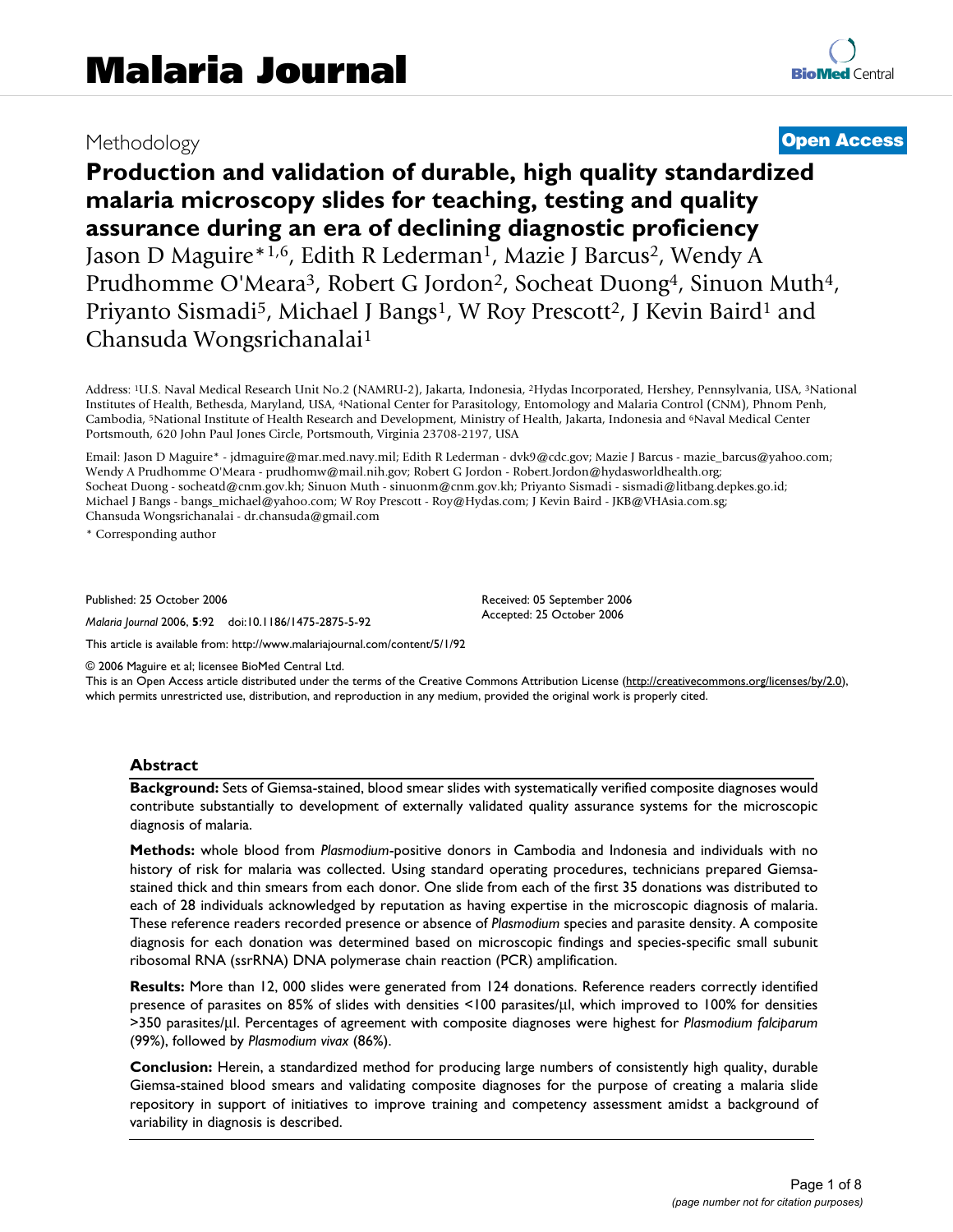### **Background**

Despite advances in antigen detection and gene sequence amplification technology, microscopic examination of Giemsa-stained blood film is still the gold standard for malaria diagnosis. Early malariologists, including Ronald Ross, emphasized the importance of externally validating results and training microscopists [1]. Decades later, during the height of the global malaria eradication campaign of the 1950s and 1960s, experts recognized that "as malaria begins to disappear from each country, case finding and parasite identification become essential in locating residual foci of transmission, the halting of which achieves eradication. In searching this out, the microscopist plays a key role" [2]. This becomes increasingly relevant as malaria reemerges in areas where it was previously controlled, like Java [3] or the highlands of western Kenya [4]. As multi-drug resistant falciparum malaria continues to emerge and new regimens are developed for differential treatment of *Plasmodium falciparum* and other species, accurate species detection becomes critical [5] and the importance of competency in microscopic diagnosis assumes substantial new weight.

The quality of microscopy is highly variable and methods for validating proficiency are not standardized. Currently described methods for slide preparation [2,6,7] yield well known variation in smear readability as well as parasite quantification. Reporting of results varies between institutions and depends on the skills of the microscopists, quality of equipment and setting, i.e. research versus clinical case management [8]. The current lack of standardized, externally validated approaches to proficiency testing contributes to the risk of diagnostic error [9].

Most recommendations for quality assurance procedures in microscopy date back to the days of global eradication efforts. In countries where malaria eradication programme failed, skills at the healthcare periphery, where the vast majority of patients seek medical care, and within the reference laboratories themselves, have not been adequately sustained. The emergence of the new malaria control paradigm, focusing on treatment rather than prevention [10], demands resolve to ensure minimum standards of competency at all levels of microscopic diagnostic services.

The lack of acknowledged standards of competency and a method for ascertaining individual competency imposes one of the primary obstacles to reliable diagnosis. Production of a collection of Giemsa-stained blood films, each having meticulously vetted composite diagnoses, as described herein, is the first step in addressing this problem by. This collection offers a true "gold standard" for assessments of reader competency as well as sensitivity and specificity for other diagnostic modalities. Such rigor can serve as the basis for externally validated competency at laboratories responsible for compiling and distributing blood films for international, national, local and certification programmes.

#### **Methods**

#### *Subjects, screening, enrollment and donation*

Donors were selected to support the primary objective of creating a slide repository. In Cambodia, adults attending health centers with acute fever served as the sources of donors. In Indonesia, people participating in Institutional Review Board (IRB)-approved research protocols or in malariometric surveys volunteered to participate. All donors positive for plasmodia were treated immediately following donation of blood according to prescribed practice in each setting or according to the IRB-approved research protocols in which they were participating. Unambiguously malaria negative donors were restricted to natives of a malaria-free country without travel to a malaria endemic area for the past two years or donating blood within five days of any possible exposure to risk of infection, e.g., a person arriving in Indonesia from the United States. Project protocols received ethical review approvals by the National Ethics Committee for Health Research (NEC) of the Cambodian Ministry of Health and the National Institute of Health Research and Development of the Indonesian Ministry of Health. After donors provided informed consent, technicians collected 3 cc of whole blood, transferred it to an EDTA-containing glass test tube and mixed it by gentle inversion.

#### *Slide preparation*

Smears were prepared on pre-cleaned and uncoated glass slides with frosted ends (Goldseal® Rite-on superthin microslides,  $75 \times 25$  mm). Technicians washed all new slides by soaking them in a tub of soapy water for at least 2 hours. After rinsing with tap water, each slide was individually dried with cotton gauze or a lint-free towel and placed on a hot plate (50–60°C) until completely dry. Slides were stored in plastic boxes containing silica gel. Just prior to blood collection, the donor's sequential identity number was written in pencil on the frosted end of each slide. Blood was always placed on the slides within 6 hours of collection. Technicians never processed slides from more than one donor at any given time and never more than three donors per day.

Technicians used a precision microtiter pipette with sterile tip to place 6 μl toward the labeled end of the slide and 2 μL in the central part of the slide, and immediately prepared thick and thin films, respectively. With the aid of a paper template visible through the slide, technicians placed each drop at the same place on every slide. They prepared thick and thin smears immediately prior to any drying of the blood on the slides. One technician trans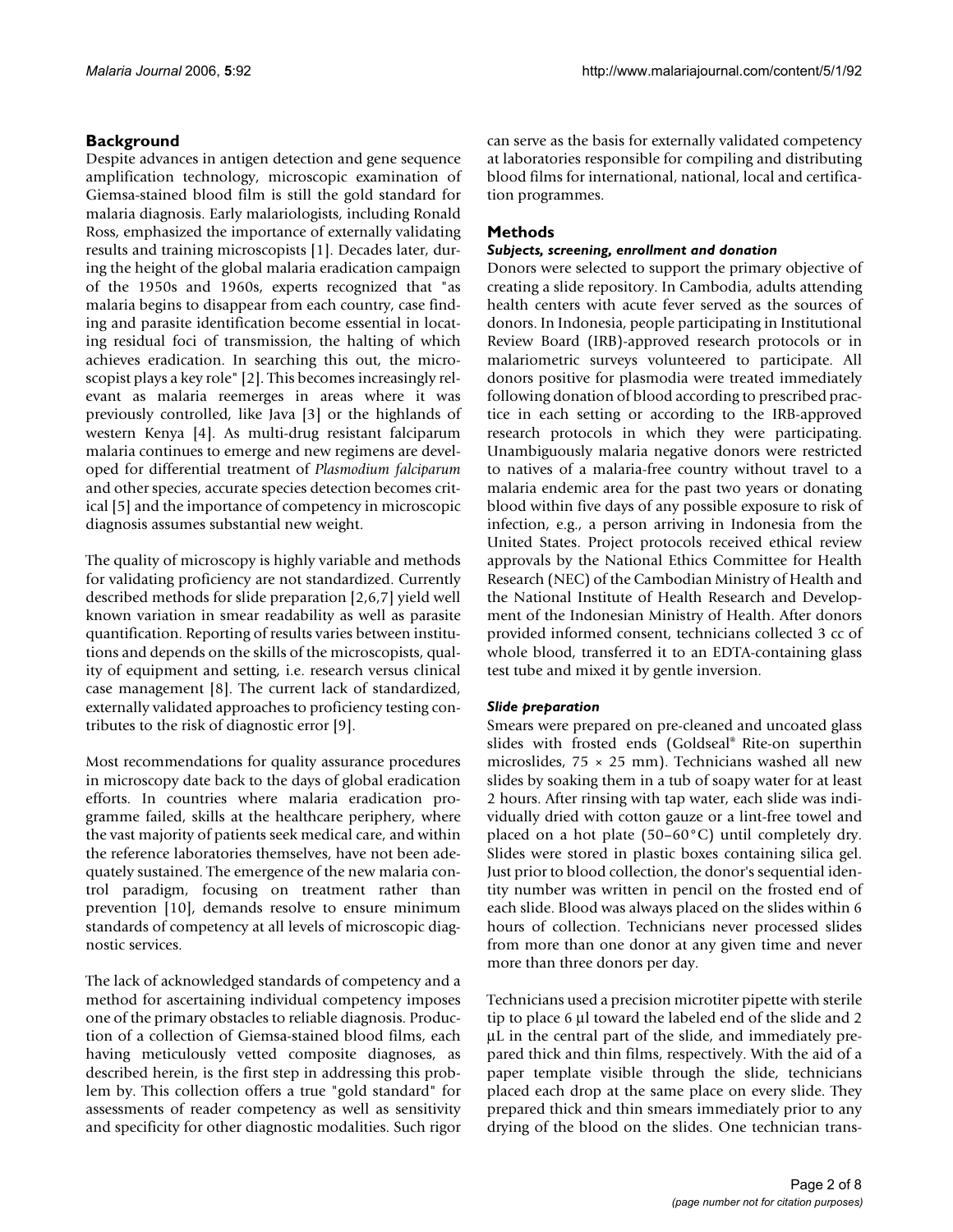ferred the blood drop to the slide and another prepared the smear in an "assembly line" fashion. To make the thick smear, the technician used the corner of a clean slide to gently swirl the drop of blood to form an even circle of 12 mm diameter outlined in a paper template. If bubbles were present, the technician stirred the thick smear again until no bubbles remained. Technicians prepared thin smears using a clean spreader slide according to standard methods [7] to create a feathered edge. Blood smears dried overnight at room temperature in a horizontal position before being further processed for staining. This was done to ensure complete drying, which in the authors' experience with anticoagulated blood, reduces the otherwise high frequency of thick smear separation from the slide during the staining process.

#### *Slide staining*

Only slides from the same donor were stained in the same batch. Slides from malaria negative donors were stained using equipment specifically reserved for that purpose. A fresh batch of 5% (1:20 dilution in bottled drinking water, pH 7.2) Merck Giemsa Solution (Azur-Eosin-Methylene blue Solution for Microscopy, Merck KgaA, 64271 Darmstadt, Germany) was prepared just prior to staining each set of slides. After overnight drying, technicians fixed thin smears by dipping in a container of absolute methanol, avoiding contact between methanol and the thick film. After a few minutes drying, slides were arranged in a staining tray for batch Giemsa staining (maximum 50 slides per batch). After 30 minutes at room temperature, technicians removed the slide trays from the Giemsa solution and gently swirled them in a container of tap water before placement in a slotted plastic or wooden block for drying at room temperature.

### *Cover-slipping*

Technicians placed cover slips over the thick and thin smear to increase shelf life. Once the Giemsa-stained slides dried, they were stored in clean, plastic slide boxes. Within two weeks, technicians prepared them for batch cover-slipping using Poly-Mount® (Polysciences, Inc., Warrington, Pennsylvania) mounting medium, 1–2 ml transferred to a clean glass test tube (single use for each session). Using an Eppendorf pipettor, technicians transferred 100 μL of Poly-Mount® to each slide as a thin line running lengthwise from the frosted end to the feathered edge of the thin film, without allowing the pipette tip to touch the stained blood film. To minimize air bubbles under the cover slips (Goldseal® Cover Glass,  $24 \times 50$ mm), technicians gently lowered them to the surface of the slides from roughly a 45° angle slowly into the horizontal position. Technicians then applied gentle pressure to the cover slips to spread mounting medium evenly and wiped excess mounting medium from the edges of the slides. Slides dried in ambient air overnight before labeling and storage in slide boxes. Each slide was labeled with a unique encrypted 8 digit identifier, which was printed in numeric and barcode format (Loftware 2000, Loftware Inc., Maine) so that it could not be linked to a specific donor by readers.

#### *Polymerase chain reaction (PCR)*

At the time of venous blood sampling, blood blots were collected onto Whatman No. 1 filter paper (Whatman International, Maidstone, Kent, UK) for drying and storage. Any whole blood remaining after slide preparation was stored at -70°C. DNA was extracted from dried blood blot samples using Chelex® 100 5% resin (Bio-Rad® Laboratories Inc. Hercules, CA) in distilled water. Samples were incubated for 20 minutes on a 56°C heat block followed by eight minutes on a 100°C heat block. Diagnostic PCR amplification of the gene for small-subunit ribosomal RNA (ssrRNA DNA) was conducted using the methods of Kimura *et al*. [11] to detect all four species of plasmodia.

#### *Reference reader composite microscopy*

After obtaining a provisional microscopic diagnosis by staff microscopists, 30 slides from each of 35 donors, without providing the diagnoses, were referred for reference reader evaluation and ultimately, determination of a composite diagnosis for each donor blood sample. After soliciting referrals from experts in the malaria research community, 43 individuals were invited to participate in the study as reference readers. All twenty-eight (65%) who agreed to participate were selected as reference readers. They represented 13 countries on five continents. Confidentiality of the reference readers was guaranteed and all understood they were among a pool of other reference readers unknown to them. Reference readers were aware that positive slides were collected in Cambodia and Indonesia but were unaware of what proportion of the slides they reviewed was positive. Slides sent to each reference reader contained one slide from each of the 35 donations.

Reference readers were provided guidelines for slide reading methodology and asked them to record presence of malaria parasites, species, stages, and parasite counts using a standard electronic form that automatically calculated the parasite density (per μl) based on the total number of asexual stage parasites and WBC counted in the high power thick film fields and a standard multiplier of 8,000 WBC/μl. Although the method for enumerating parasites was not mandated, the WBC method [12] was recommended unless the number of parasites on thick smear exceeded the number of WBCs by a factor of 5 or more. In such cases, they were asked to use the red blood cell count method, whereby the number of parasites per microliter was equal to percent parasitized erythrocytes on the thin smear multiplied by 4,500,000. To avoid the difficulties associated with differential counting of ring and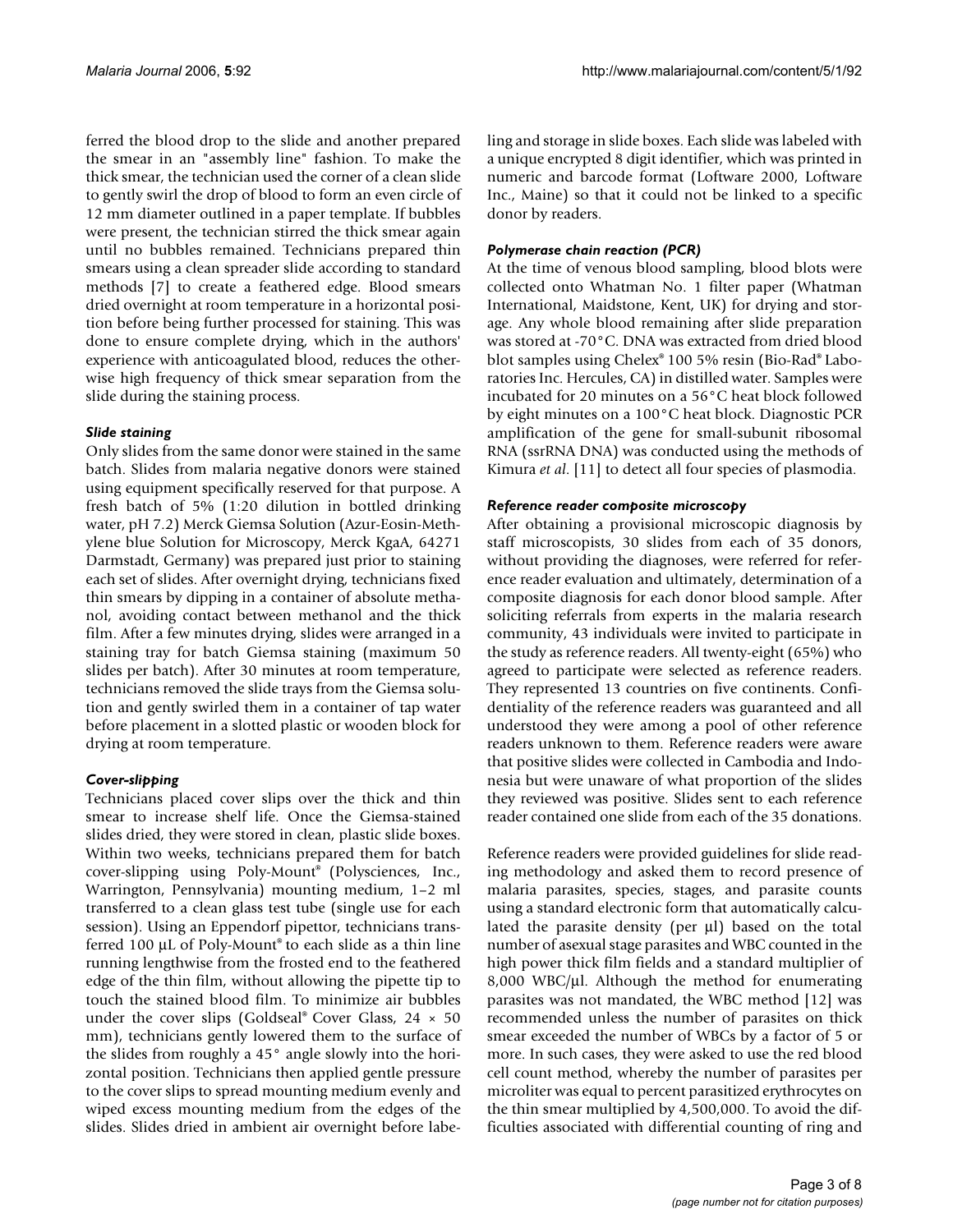early trophozoite forms of different species, since other species indicators (RBC cell size, stippling, etc.) visible on the thin film are not evident on the thick smear, reference readers were asked to report combined asexual stage parasite densities when more than one species of plasmodia was identified. No deadline was imposed upon the reference readers, nor dictated time or field examination per reading.

Reported results of the reference readers were compiled to complete two distinct tasks: 1) identifying unqualified reference readers with consistently incompatible results relative to other readers and 2) deriving a composite diagnosis for as many of the donations as possible based on analysis of the combined results of the reference readers and PCR analysis of the particular donation. The composite diagnosis was to be accepted as the true diagnosis. The objective was simply to assemble a collection of blood films for which composite diagnoses could be accepted as accurate. In the event of a high degree of discordance among readers for a particular donation, those slides were excluded as inherently ambiguous and not suitable for use in the slide sets. The process of both qualifying reference readers and establishing a composite diagnosis among them is described below.

Three tiers of diagnostic proficiency were established and classified by assigning demerit points based on types of errors made (Table 1). First (primary), whether the reported result was positive or negative for plasmodia was considered. A false positive was considered a more serious error (10 demerits) than a false negative (5 demerits). Second (secondary), diagnosis by species was considered, which can be either simply wrong (e.g., calling *P. falciparum* parasitaemia infection by *P. vivax*) or partially correct by degree when dealing with mixed infections with one species having an extremely low count. Finally (tertiary), the parasite counts were considered, for which individual accuracy was ascertained by accepting the median count among qualified readers as the best estimate of true count. A primary diagnosis was accepted as the composite diagnosis with >80% accordance among readers. Among positive smears, the composite secondary diagnosis required >80% accordance on single species diagnoses. When readers identified a mixed infection, even if numerically in the minority, and that secondary diagnosis was affirmed by PCR analysis, their view was accepted as the composite diagnosis. When PCR analysis detected the presence of a species not identified by any of the reference readers, the composite diagnosis was assigned based on microscopic observation alone, and the PCR result was attributed to a second infection below the limit of microscopic detection.

#### **Results**

#### *Enrollment and slide production*

One hundred and twenty-four adults donated blood and 12,362 slides were accessioned into the repository. After accessioning, 114 (0.92%) slides were discarded on the basis of poor quality. Based on availability and slide set requirements, the first 35 of the 124 donations were selected for the rigorous process of external validation by composite diagnosis among reference readers.

#### *Reference reader performance*

Among the 28 reference readers, individual cumulative diagnostic demerit points ranged from two to 83 (mean 33, SD 17). The findings of 4 readers with demerit points greater than one standard deviation above the mean from further analysis were excluded (Figure 1). Table 2 summarizes the results for each of the 35 donations subjected to external validation by the remaining 24 readers. In comparison to the assigned composite diagnoses for the 24 donations for which diagnoses were established, reference readers correctly identified presence of parasites (primary level of diagnosis) 85% of the time when parasite densities were <100 parasites per μl. Percentage of correct primary diagnosis improved at higher densities, 99% for densities between 100 and 350/μl and 100% for densities >350/μl. μl. Correct primary diagnosis improved at higher densities, 99% for densities between 100 and 350/μl and 100% for densities >350/μl. Reference readers correctly identified 96% of true negative slides. They correctly identified *P. falciparum*, *P. vivax* and *P. malariae* mono-infections (secondary level of diagnosis) 99%, 86% and 50% of the time, respectively. Mixed infections were identified in only 47% of the time, usually a consequence of low density parasitaemia of the second species not reported.

**Table 1: Diagnostic classification of reference reader results used to establish accepted composite diagnosis and identify unqualified readers**

| <b>Level of Diagnosis</b> | <b>Reported Diagnosis</b>      | Variable                        | <b>Composite Diagnosis</b>                                                            | <b>Misdiagnosis Demerit Points</b>      |
|---------------------------|--------------------------------|---------------------------------|---------------------------------------------------------------------------------------|-----------------------------------------|
| Primary                   | Plasmodia positive or negative | <b>Dichotomous</b>              | Agreement >80%                                                                        | 10: false positive<br>5: false negative |
| Secondary                 | <b>Species</b>                 | Discontinuous (Pf, Pv, Pm, Po)* | Agreement >80% for mono-infection<br>Agreement >50% for mixed infection <sup>**</sup> | 3: infection misclassified              |
| Tertiary                  | Parasite Count                 | Continuous                      | Median count                                                                          | I: parasite density outside 99% CI      |

\* Pf = *Plasmodium falciparum*, Pv = *P. vivax*, Pm = *P. malariae*, Po = *P. ovale*, includes any combination of these species

\*\* or less than 50% with PCR confirmation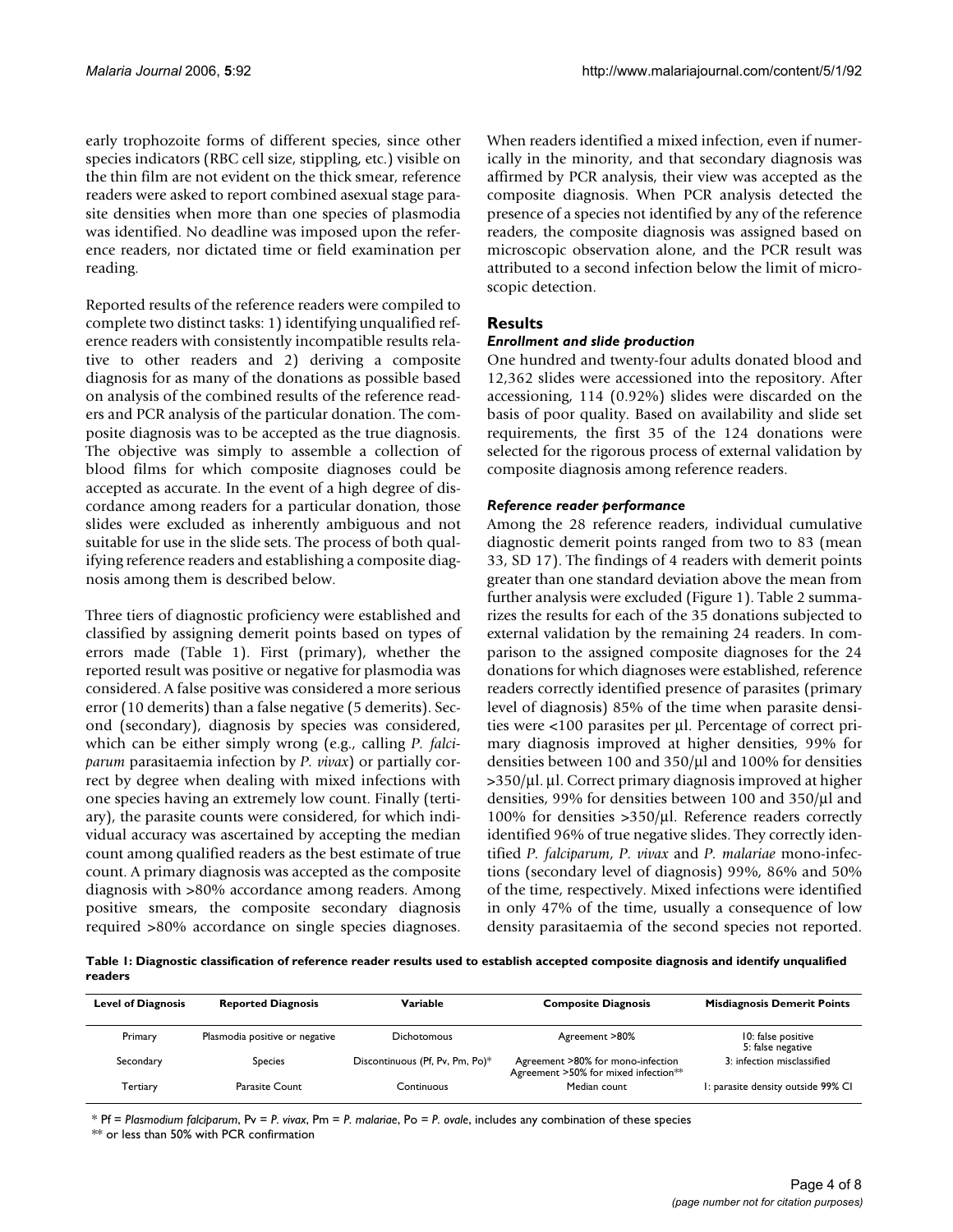This observation was most notable for donation 12 (Table 2), for which only 13% of reference readers (and PCR) identified *P. vivax* at low density. Among the eight *P. vivax* composite diagnoses, five were misdiagnosed as *P. ovale* by between one and four reference readers.

#### *Slide quality*

Table 3 summarizes comments on individual slide quality by the reference readers. Negative comments were infrequent. Microscopists reported under-lysis of thick smear red blood cells most frequently (2.85%) followed by presence of artifact or debris (1.65%) or stain deposits (1.4%).

#### *Slide product*

Based on the 24 reference reader results, a composite diagnosis was derived, including parasite density, for 28 of the 35 evaluated donations (Table 2). Diagnoses included five negatives, 13 *P. falciparum* (129 – 302,000/μl), five *P. vivax* (64 – 15,000/μl), three mixed *P. falciparum/P. vivax* (15,000 – 129,000/μl) and two *P. malariae* (95 – 3,200/ μl). Composite diagnoses were not determined for the seven remaining donations because the reference reader results were equivocal (donations14, 25, 46, 54, 58, 59 and 60). Three of the donations, (donations 5, 24 and 55) were not used for the slide sets because the densities and species they contained were not required. Donation 12 represents the sole deviation from composite diagnosis selection criteria outlined in Table 1. Its inclusion was necessary to meet goals for numbers of slides representing mixed infections in the sets. Despite the fact that only 13% of the reference readers identified the low density *P. vivax* co-infection with *P. falciparum*, a composite diagnosis of mixed *P. falciparum/P. vivax* infection was assigned because: 1) the accuracies of the three reference readers who identified the *P. vivax* were exemplary for all other slides (total weighted misdiagnosis demerit points <25); 2) it is likely that due diligence in identifying the second species on the part of the other 21 microscopists was obviated by presence of *P. falciparum* at such a high density (31,000 parasites/μl) and 3) the presence of *P. vivax* DNA was confirmed by PCR.

From the slides with composite diagnoses, 24 sets of 50 slides each were compiled and provided to the U.S. National Institutes of Health Malaria Research and Reference Reagent Resource Center (MR4, Manassas, VA, USA) with answer keys containing the median parasite densities and 99% CI as a guide for acceptable quantification. Sets



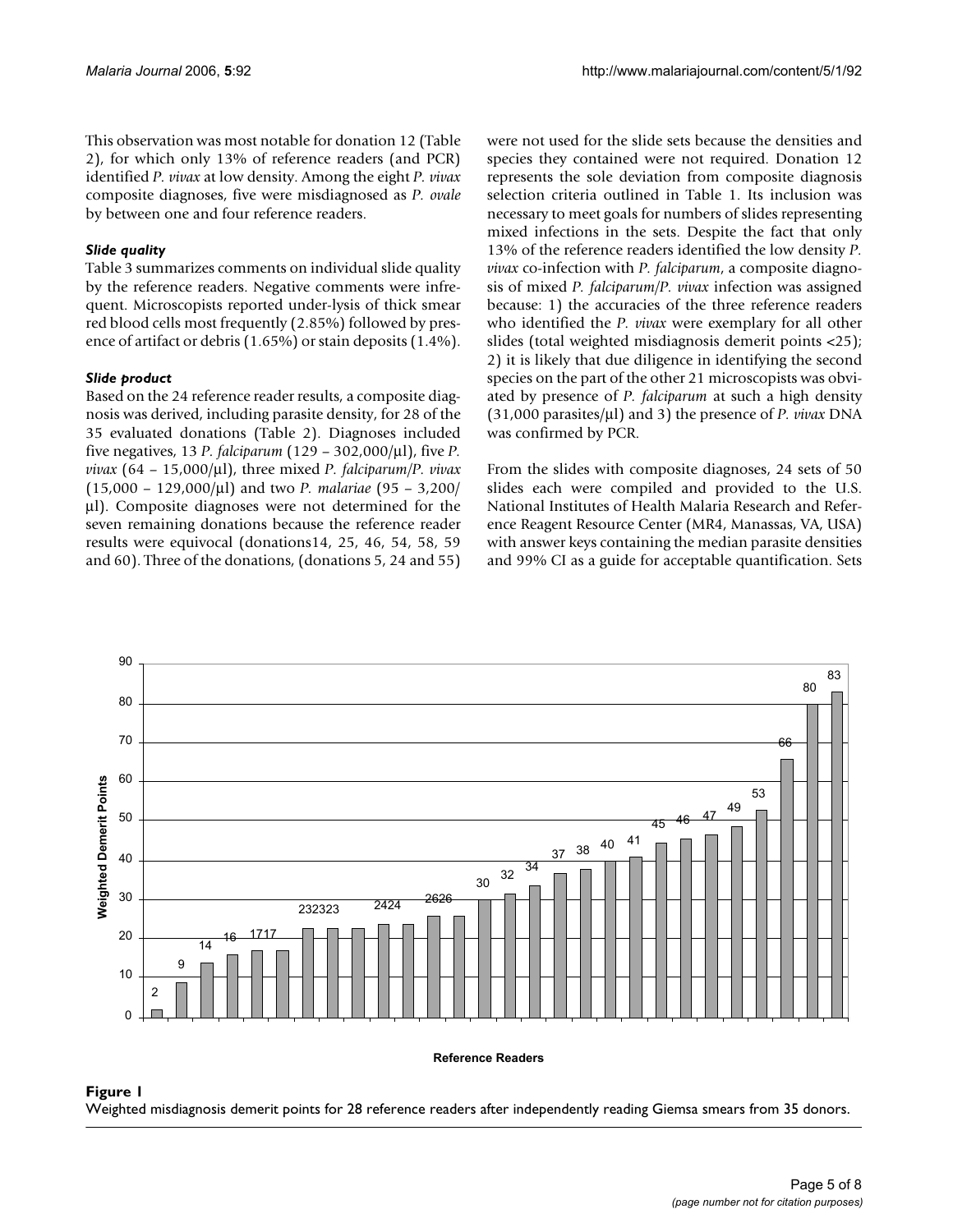| <b>Donor</b>    | <b>Composite Diagnosis</b> | <b>Reader Agreement % PCR Result</b> |                  | <b>Reference Reader Results</b>                 | Median Parasite Density (per ul) |
|-----------------|----------------------------|--------------------------------------|------------------|-------------------------------------------------|----------------------------------|
| 12              | Pf/P <sub>v</sub>          | $\overline{13}$                      | PfP <sub>v</sub> | 3Pf/Pv, 21Pf                                    | 31,222                           |
| 8               | Pm                         | 50                                   | Pm               | 12Pm, 2Pm/Pv, 2Pv, 2Pf, 5neg, 1 no sp           | 95                               |
| 16              | Pm                         | 58                                   | Pm               | 14Pm, 10Pf/Pm                                   | 3,183                            |
| 6               | Pf/P <sub>v</sub>          | 63                                   | PfPv             | I 5Pf/Pv, 6Pf, 3Pf/Po                           | 15,084                           |
| $\mathbf{H}$    | Pf/P <sub>v</sub>          | 67                                   | PfP <sub>v</sub> | 16 Pf/Pv, 6Pv, 1Pf/Po, 1Pf/Pm/Pv                | 129,437                          |
| 50              | Pv                         | 83                                   | P <sub>V</sub>   | 20Pv, 3Po, IPo/Pv                               | 14,895                           |
| 2               | P <sub>V</sub>             | 83                                   | P <sub>V</sub>   | 20Pv, 4Pf/Pv                                    | 15,000                           |
| 15              | P <sub>V</sub>             | 88                                   | P <sub>V</sub>   | 21Pv, 2Pm, Ineg                                 | 64                               |
| 17              | P <sub>V</sub>             | 88                                   | P <sub>V</sub>   | 21 Pv, 2 Po, 1Po/Pv                             | 1,335                            |
| 49              | P <sub>V</sub>             | 88                                   | P <sub>V</sub>   | 21 Pv, 2 Po, 1Pm/Po/Pv                          | 328                              |
| $\overline{4}$  | <b>NEG</b>                 | 92                                   | neg              | 22neg, 2 Pf                                     | n/a                              |
| 52              | <b>NEG</b>                 | 92                                   | neg              | 22neg, I Pf, IPv                                | n/a                              |
| $\overline{10}$ | Pf                         | 96                                   | Pf               | 23Pf, IPf/Pv                                    | 1,620                            |
| 20              | Pf                         | 96                                   | Pf               | 23Pf, I no species                              | 202                              |
| 21              | Pf                         | 96                                   | Pf               | 23Pf, IPf/Pm                                    | 165,500                          |
| 22              | <b>NEG</b>                 | 96                                   | neg              | 23neg, IPf                                      | n/a                              |
| т               | Pf                         | 100                                  | Pf               | 24Pf                                            | 15,453                           |
| 3               | Pf                         | 100                                  | Pf               | 24Pf                                            | 3,542                            |
| 7               | Pf                         | 100                                  | Pf               | 24Pf                                            | 3,669                            |
| 9               | Pf                         | 100                                  | Pf               | 24Pf                                            | 340                              |
| 13              | Pf                         | 100                                  | Pf               | 24Pf                                            | 1,048                            |
| 8               | Pf                         | 100                                  | Pf               | 24Pf                                            | 301,996                          |
| 9               | Pf                         | 100                                  | Pf               | 24Pf                                            | 1,404                            |
| 23              | <b>NEG</b>                 | 100                                  | neg              | 24neg                                           | n/a                              |
| 44              | <b>NEG</b>                 | 100                                  | neg              | 24neg                                           | n/a                              |
| 46              | Not used*                  | 50                                   | Pf               | 12Pf, 12 neg                                    | 9                                |
| 58              | Not used*                  | 58                                   | P <sub>V</sub>   | 14Pv, 4Po, 2Pm, 1Pm/Po/Pv, 1Pf/Po, 1neg, 1no sp | 63                               |
| 4               | Not used*                  | 63                                   | Pv               | 15Pv, 4Po, 3Pf/Pv, 1Pm/Pv, 1Pm/Po/Pv            | 5,191                            |
| 25              | Not used*                  | 67                                   | Pf               | 16Pv, 2Po, 1Pf, 5neg                            | 48                               |
| 59              | Not used*                  | 71                                   | P <sub>V</sub>   | 17Pv, IPo, 2Pf, 2neg, IPf/Po/Pv, IPf/Pm/Po      | 135                              |
| 60              | Not used*                  | 75                                   | Pf               | 18Pf, IPo, 3neg, 2no sp                         | 90                               |
| 54              | Not used*                  | 79                                   | Pf               | 19Pf, 2Pv, Ineg, 2no species                    | 78                               |
| 55              | Pf <sup>*</sup> not used   | 83                                   | Pf               | 20Pf, IPv, IPo, IPf/Pm, I no species            | 129                              |
| 5               | Pf <sup>*</sup> not used   | 100                                  | Pf               | 24Pf                                            | 2,625                            |
| 24              | Pf* not used               | 100                                  | Pf               | 24Pf                                            | 10,885                           |

Pf = *Plasmodium falciparum*, Pv = *P. vivax*, Pm = *P. malariae*

\* Donation not included in the U.S. National Institutes of Health Malaria Research and Reference Reagent Resource Center (MR4) malaria slide repository either because composite diagnosis could not be determined or because slides not required for sets

contained slides with the following distribution: 25% negative, 19% higher density *P. falciparum* (≥2,500/μl), 18% lower density *P. falciparum* (≤2,000/μl), 10% higher density *P. vivax* (≥5,000/μl), 9% lower density *P. vivax* (≤300/μl), and 19% mixed *P. falciparum/P. vivax* and *P. malariae* slides. These slide sets are now available for dis-

| Table 3: Prevalence of specific reference reader comments regarding the quality of individual slides read, n = 911 |  |  |
|--------------------------------------------------------------------------------------------------------------------|--|--|
|--------------------------------------------------------------------------------------------------------------------|--|--|

| <b>Comments</b>                                      | <b>Number</b> | Percent |
|------------------------------------------------------|---------------|---------|
| Thick smear red blood cells not lysed or under-lysed | 26            | 2.85%   |
| Artifact or debris present                           | 15            | 1.65%   |
| Stain deposit present                                | 13            | 1.43%   |
| Understained slide                                   | 12            | 1.32%   |
| Fungal, bacterial or yeast elements present          | 6             | 0.66%   |
| Poor thick smear (unqualified)                       |               | 0.44%   |
| Faint or poor stippling                              |               | 0.44%   |
| Poor mount or cover slip broken                      |               | 0.33%   |
| Overstained slide                                    |               | 0.22%   |
| Poor stain (unqualified)                             |               | 0.22%   |
| Poor slide (unqualified)                             |               | 0.22%   |
| Slide not readable                                   |               | 0.11%   |
| Dirty prep                                           |               | 0.11%   |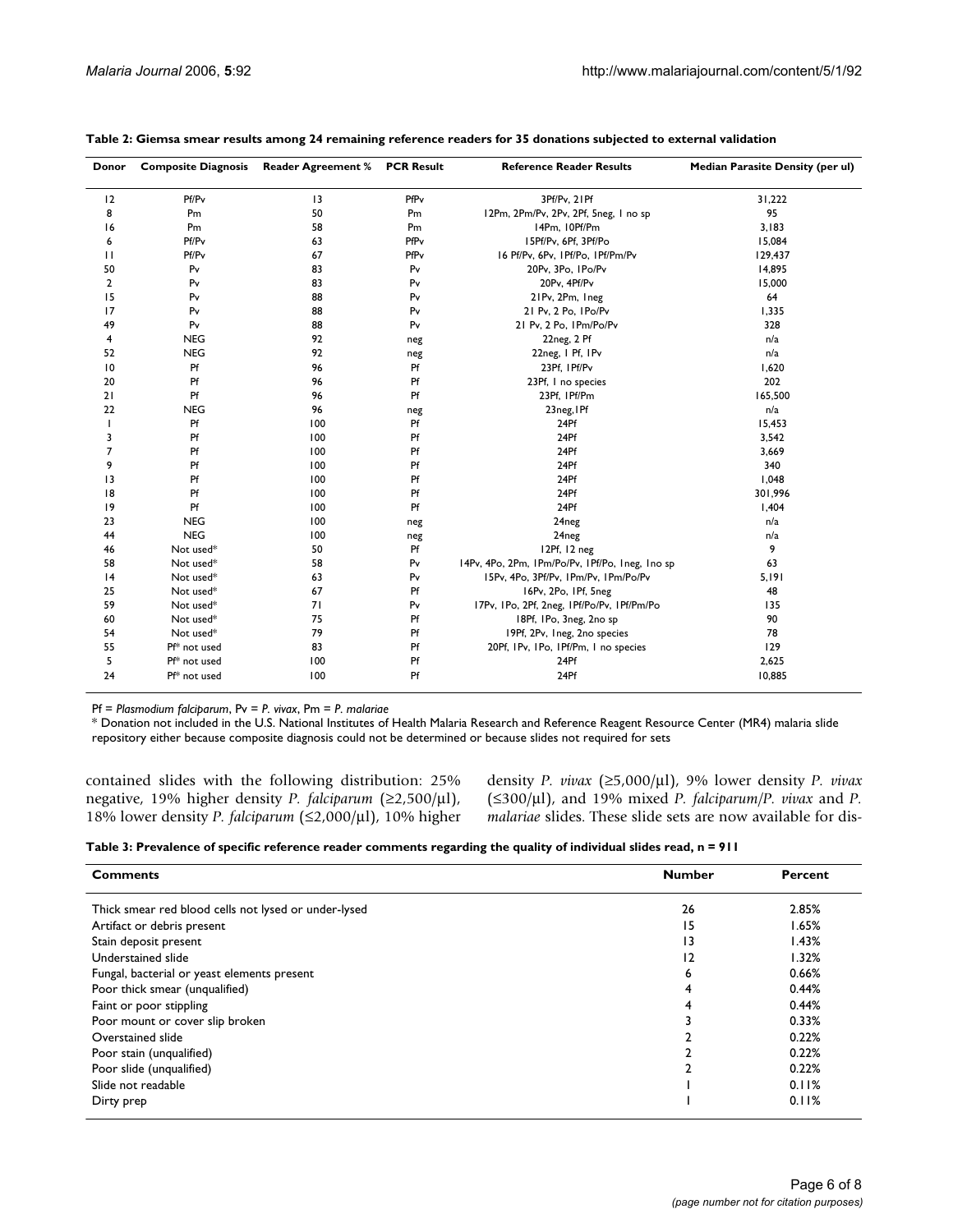tribution to MR4 registered users for a limited use period. Copies of the standard operating procedures (SOPs) used for their creation are also available from MR4.

#### **Discussion**

Using the currently available standard of competency for microscopic diagnosis of malaria, namely reputation, a team of reference readers was assembled and by critically evaluating their performance relative to one another and PCR-based evidence, their level of competency was affirmed. The product of this exercise, the collection of standardized Giemsa-stained blood films described, is as nearly unambiguous as possible with respect to accuracy of diagnoses. This collection, or others similarly prepared, would provide a validated, objective benchmark for evaluating the competency of microscopists in research, clinical and public health settings or the validity of other diagnostic methods.

It is intuitively obvious that the difficulty of any test is dependent upon the ease of the questions being asked, an observation that holds true for practical assessment of proficiency in the microscopic diagnosis of malaria. Even among the panel of experts assembled for this project, rates of agreement with the composite diagnosis were closely tied with the difficulty of the slide under evaluation, presuming that slides with lower density parasitaemia, less commonly encountered species (*P. malariae*) and mixed infections are more difficult. Ultimately, if diagnostic proficiency is to be objectively compared to raise international standards of performance, a slide bank such as the one described here would serve as the only viable means of such a fair comparison, systematically using the same blood with the exact same degree of difficulty.

The findings described here highlight and confirm many of the previously published difficulties facing diagnosis of malaria today. Milne et al. [13] found that single species infections are misdiagnosed about 25% of the time and that incorrect diagnosis of mixed infections is even more frequent, 71%. In terms of parasite density detection threshold, they also reported a ten-fold lower sensitivity at these labs compared to the expected sensitivity of presumed experienced microscopists (50/μl) [13], a finding also observed elsewhere [14,15]. Even among the panel of experts assembled for this project, percentages of agreement with the composite diagnosis were closely tied with the difficulty of the slide under evaluation, presuming that slides with lower density parasitaemia, less commonly encountered species (*P. malariae*) and mixed infections are more difficult. A mean 15% failed to detect parasites when densities were less than 100/μl and only 47% (range 13–67%) accurately diagnosed mixed infections.

The standard operating procedures for this project were derived in an attempt to resolve some of the inherent imprecision associated with the variability in methodology for slide preparation and parasite quantification including the use of precise blood volumes and a thick film template to ensure consistency in blood film thickness [16-18]. Although finger prick specimens are most desirable because they yield blood from capillary rich areas where the density of developed trophozoites or schizonts is greater [19], blood was obtained by venipuncture and collection into anticoagulant-coated tubes because of the large number of slides to be created from each donor. However, through strict logistical and technical arrangements, parasite and blood cell morphologies were preserved with minimal loss due to thick smear detachment. By batching slides from a single donor and reserving designated containers for negative-only donors, contamination between *Plasmodium*-positive and negative blood smears was precluded [20,21]. Permanently mounting slides protected the surface of the smears against damage from multiple uses, and no reference readers reported interference of the cover-slips with microscopic viewing.

Some methods for quantifying parasitaemia may be cumbersome [7]. Using the thin smear red blood cell count method as the benchmark, Greenwood and Armstrong [22] reported more accurate estimation of the parasite density based on the number of parasites per high power field and the assumed volume of blood present when compared to the WBC method [12]. They attributed their finding to low variability in the blood volume used to prepare the thick blood film and high variability of WBC count in the African population studied. A recent comparison of the WBC, RBC and ocular grid methods identified no significant discrepancies among readers using these methods and no significant difference in parasite densities when comparing the WBC and RBC methods [23]. In this study, the WBC method was recommended [12]. Although it may be less accurate for estimating parasite densities, its relative ease in teaching and testing settings is a plus. In the context of the planned use for such slides, accuracy in parasite density is less important than consistency in methodology for interpretation, therefore, precision. As long as end users of these slides employ the WBC method, comparisons of their estimated parasite densities with the composite diagnosis should prove a fair indicator of individual competency.

#### **Conclusion**

No standards currently exist for determining what constitutes competent microscopy, let alone an expert microscopist. The experience described herein with 28 reputed experts, specifically the variability in results observed, highlights this point. Such standards must be established. Production of durable, validated high quality standard